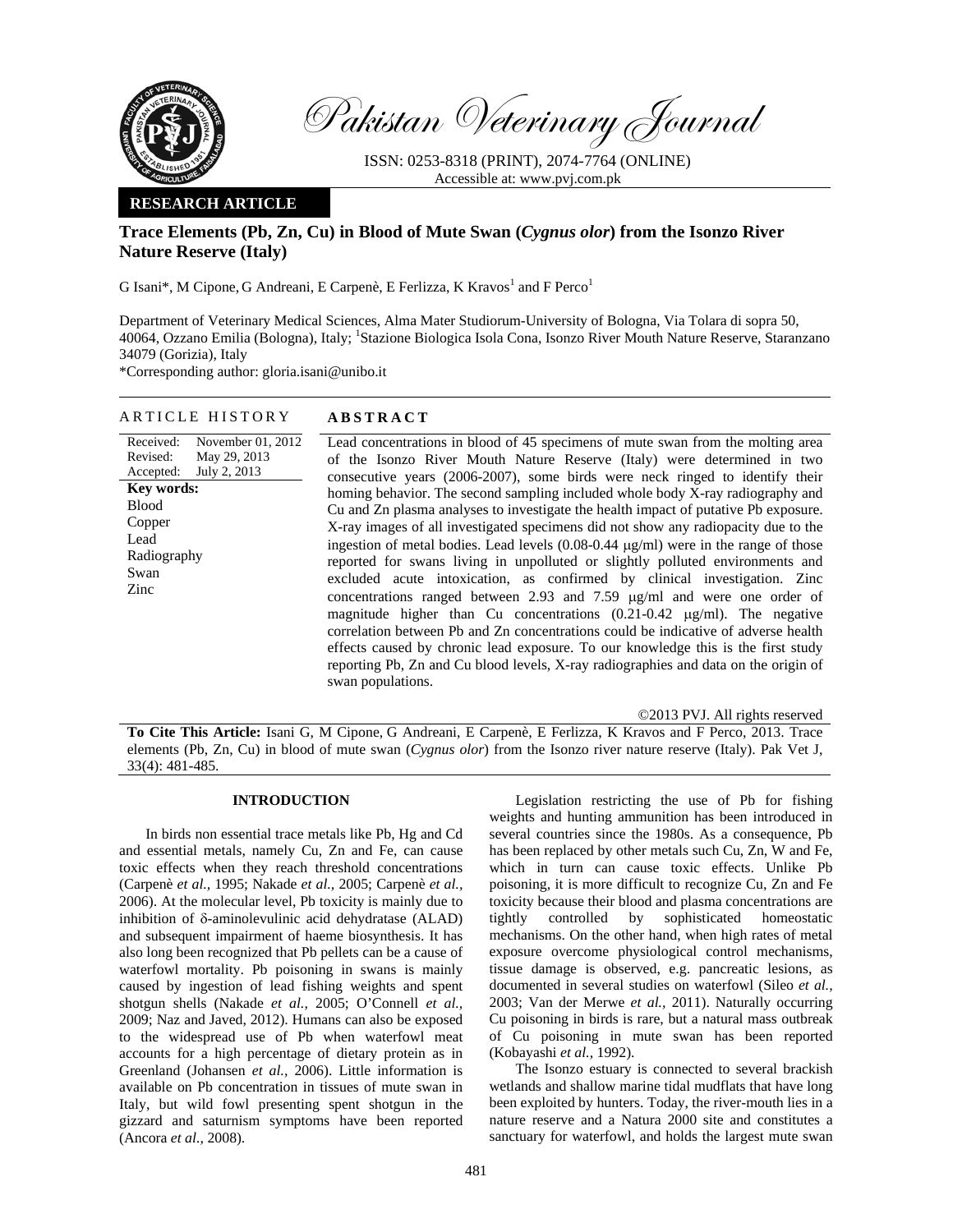(*Cygnus olor*) population in Italy with up to 840 specimens (November, 2011) forming a unique huge flock or, more often, split into a number of smaller wedges. High numbers are commonly recorded in the summer, when many birds gather in this safe area with abundant food (mostly eel-grass *Zostera noltii*) during the molting period. The numbers recorded can be slightly lower in the beginning of autumn, to increase again with the arrival of birds from North-Eastern Europe or other Northern Adriatic areas.

This research is part of our studies addressed to investigate trace elements in wild vertebrates (Carpenè *et al.,* 1995; Carpenè *et al.,* 2006; Andreani *et al.,* 2008; Zaccaroni *et al*., 2011). The aims of this paper were to: (1) determine blood Pb concentrations in mute swan by atomic absorption spectrometry; (2) investigate the presence of radiopaque particles in the gizzard and small intestine by X-ray radiography; (3) determine Zn and Cu levels in plasma and evaluate possible Pb interactions. The substitution of Pb pellets with new brands made of Zn or other metals requires knowledge of normal plasma concentrations of essential trace metals to obtain useful information on these parameters in healthy specimens.

To our knowledge, this is the first paper to report blood Pb and plasma Zn and Cu levels of wild mute swans identified with tracking collars, which could be useful for tracking their homing behavior.

## **MATERIALS AND METHODS**

**Study area:** Mute swans were caught at their molting site at the Isonzo River-mouth, Northern Adriatic (Longitude  $13^{\circ}$  30' E; Latitude  $45^{\circ}$  45' N) (Fig. 1); the vast mudflats are partially covered by *Zostera noltii*, which is substituted by *Zostera marina* and/or *Cymodocea nodosa* in deeper non tidal areas. Moulting grounds are open to the Adriatic Sea and the Gulf of Trieste, with a number of small sandy and/or gravel islets that are regularly used by swan flocks as roosting sites (Perco *et al.,* 2008).

**Birds and sample collection:** The common technique employed to catch the birds is similar to that traditionally implemented in England, using a hook (with rounded tip) attached to a long pole.

Swans were caught during the annual moult at the beginning of August for two consecutive years (2006 and 2007) when the birds are mostly flightless and it is easy to catch living swans without causing any trauma and obtain blood samples and x-ray images. Birds were treated according to the Italian guidelines for animal welfare legislation. The population, still increasing (Fig. 2), is constituted mainly of adult swan spread in vast areas, many flying back to Central or Northern Europe up to the Baltic.

Swans were clinically inspected, weighted, sexed and aged according to size and the plumage that is white in the adult and grey in immature and first year birds. In both years the birds were marked with a metal tarsus ring and a white plastic collar with an alpha-numerical code. The 2006 swan sampling comprised 19 adult males (10.65- 9.00 kg), 6 adult females (8.60-6.60 kg), 2 immature males (9.80-9.40 kg) and 4 immature females (8.20-7.00 kg). The 2007 sampling comprised 17 adult males (12.00-



**Fig. 1:** The arrow at the bottom of the dark area indicates the blood sampling location for mute swans captured at the Isonzo River Mouth Nature Reserve (Italy).



**Fig. 2:** The increasing trend, between 1996 and 2011, of the mute swan population at the Isonzo River Mouth Nature Reserve is reported.

10.00 kg), 16 adult females (10.00-6.50 kg), 4 immature males (10.70-10.47 kg) and 4 immature females (9.75- 7.75 kg).

Blood samples (2 ml) were taken from the brachial vein using a needle 21 Gx ½ applied to a syringe for metal analysis (Sarstedt, Germany). Each blood sample was transferred and separated in two eppendorf tubes. One tube containing whole blood was used for Pb analysis, the other was centrifuged at 2000 rpm to obtain the plasma for Zn and Cu analysis. For Pb analyses we obtained respectively 21 samples in 2006 and 25 in 2007, while for Zn and Cu 19 samples were analyzed only in 2007.

*X-ray radiography:* Before release the swans were positioned for conscious radiography of the gizzard using a high frequency portable radiological unit equipped with a computed radiograph. The beam parameters were: 65 kVp and 10 mAs. Whole body images were obtained by manual positioning for the lateral view.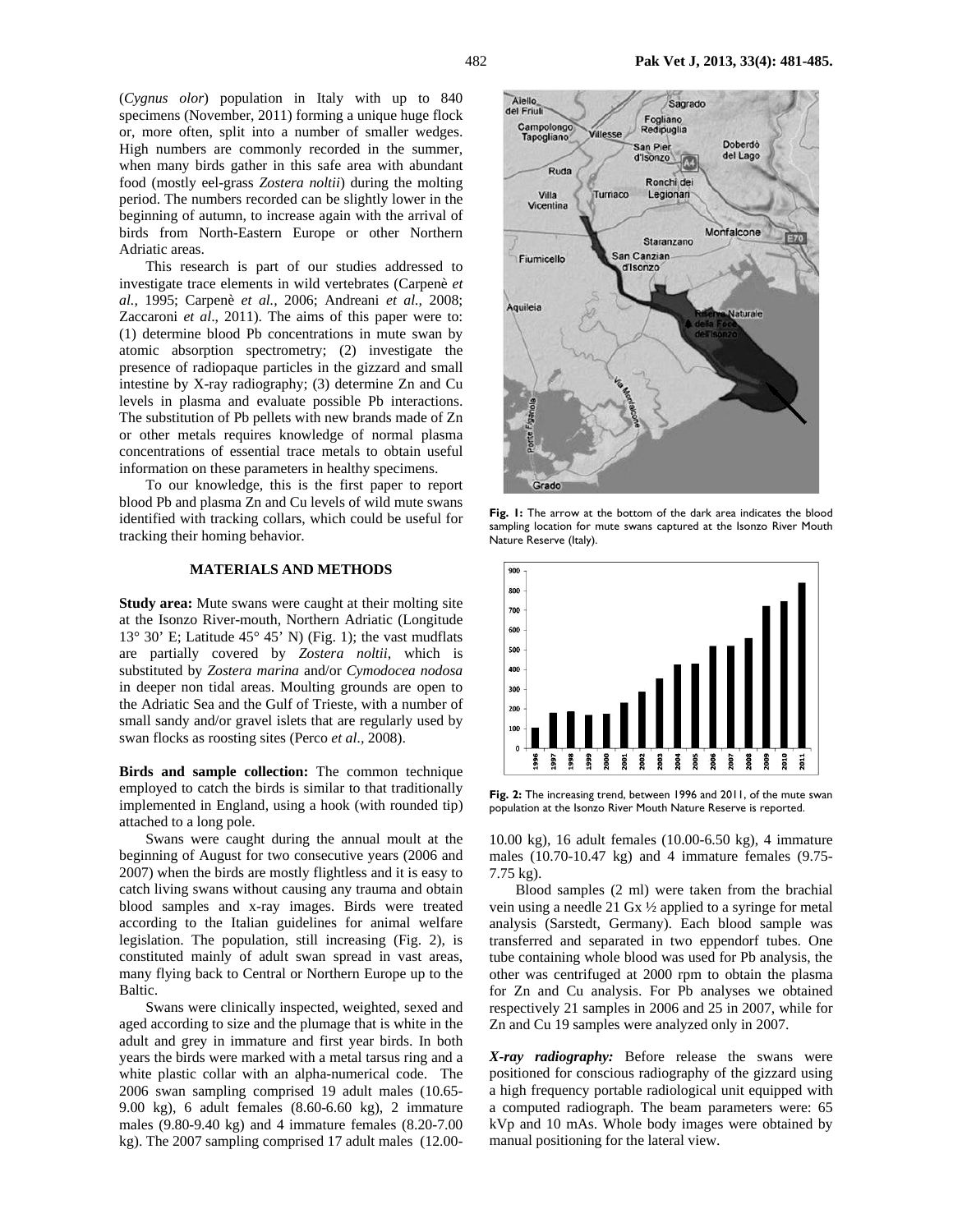

**Fig. 3:** Abdominal radiographs of two specimens of mute swan without (a) or with ingested shotgun pellets (b), the arrow indicates their position in the gizzard. The radiograph of the intoxicated swan was obtained from the clinical collection of the Department of Veterinary Medical Sciences.



Fig. 4: Scatter plot and regression line between blood Pb and plasma Zn concentrations in 19 mute swans sampled during 2007 (significant negative correlation, P<0.05).

**Table 1:** Plasma Zn and Cu concentrations in specimens (n=19) of mute swans sampled at the Isonzo Nature Reserve during 2007. Metal  $\sim$  concessed in  $\mu$ g/mL of plasm

| concentrations are expressed in ug/mL or plasma. |               |        |               |  |
|--------------------------------------------------|---------------|--------|---------------|--|
| Metal                                            | $Mean+SD.$    | Median | Range         |  |
| <b>Zn</b>                                        | $4.64 + 1.27$ | 4.22   | 2.93-7.59     |  |
| lCu                                              | $0.29 + 0.06$ | 0.30   | $0.21 - 0.42$ |  |

*Metal analysis:* Blood Pb concentrations were determined by atomic absorption spectrophotometry with a flameless atomizer attachment. The accuracy of the analysis was verified with a certified bovine blood reference containing 0.416 µg Pb/mL (ERM-CE195, Geel, Belgium), the limit of detection (LOD) was 3 ng/mL. Plasma Zn and Cu concentrations were determined by direct aspiration into the flame of atomic absorption spectrophotometer after tenfold dilution of plasma with bi-distilled water. LOD was 5 ng/mL for Zn and 10 ng/mL for Cu.

Pb concentrations were expressed in ng/mL or  $\mu$ g/mL of total blood; Zn and Cu concentrations were expressed in µg/mL of plasma and were reported as mean±SD. A

simple conversion to enable comparison with earlier studies is obtained by multiplying by 207 the values expressed in µmol/L giving the equivalent value in µg/L.

*Statistics:* All statistical calculations were carried out using MedCalc ®. The normality of data was checked by D'Agostino Pearson test. As the data were not normally distributed, non-parametric Mann–Whitney U and Kruskal–Wallis tests were used throughout. The correlation between the two essential trace metals Zn, Cu and Pb was determined by linear fit y=ax+b. The significance was set at P<0.05.

#### **RESULTS**

Clinical inspection indicated that all the investigated specimens of mute swans (*Cygnus olor*) did not present saturnism symptoms and were healthy. No X-ray images of investigated specimens showed any radiopacity due to the ingestion of metal bodies (Fig. 3a).

Metal concentrations in plasma of mute swan are listed in Table 1. Pb concentrations refer to whole blood whereas those of Zn and Cu refer to plasma. Lead concentrations ranged between 0.08 and 0.28 µg/mL in mute swans sampled in 2006 while a wider range (0.14- 0.44 µg/mL) was found for specimens sampled in 2007. During the first sampling, only one bird exceeded the 0.25 µg/mL exposure threshold, while 44% of mute swans from the second year of sampling showed concentrations higher than the threshold. Blood Pb concentrations in birds sampled in 2006 were significantly lower (P<0.001) than those measured in birds sampled in 2007.

Zinc and copper concentrations were measured in plasma of mute swans only in 2007 (Table 1). Zinc concentrations ranged between 2.93 and 7.59 µg/mL and were one order of magnitude higher than Cu concentrations, which varied between 0.21 and 0.42  $\mu$ g/mL. A significant inverse correlation (P<0.05) was found for Zn and Pb concentrations (Fig. 4), while Cu and Pb were not significantly correlated (data not shown).

### **DISCUSSION**

This study determined the blood Pb concentrations in mute swans during two consecutive years. Our results on Pb levels  $(0.08-0.44 \mu g/mL)$  are in the range or slightly more elevated than those reported for swans living in unpolluted environments (Perrins *et al.,* 2003; Day *et al.,* 2003) and exclude acute intoxication as confirmed by radiography and clinical examination. In addition, the radiographies exclude other kinds of shot pellets (Zn, Cu, Fe, W). Data on blood Pb levels are currently lacking for Italian avifauna, whereas Pb concentrations in tissues have been reported. In flamingos acutely poisoned due to the ingestion of Pb shots, liver presented the highest metal concentrations, reaching a value of 361.29 µg/g dry weight (Ancora *et al.,* 2008). By contrast, low hepatic Pb concentrations have been reported in species from nonpolluted environments (Zaccaroni *et al.,* 2011).

In the majority of swans we found blood Pb concentrations lower than the threshold of 0.25 µg/mL (1.21  $\mu$ mol/L) indicated by Perrins *et al.* (2003); this is a level lower than that set at  $0.40 \mu g/mL$  (1.93  $\mu$ mol/L)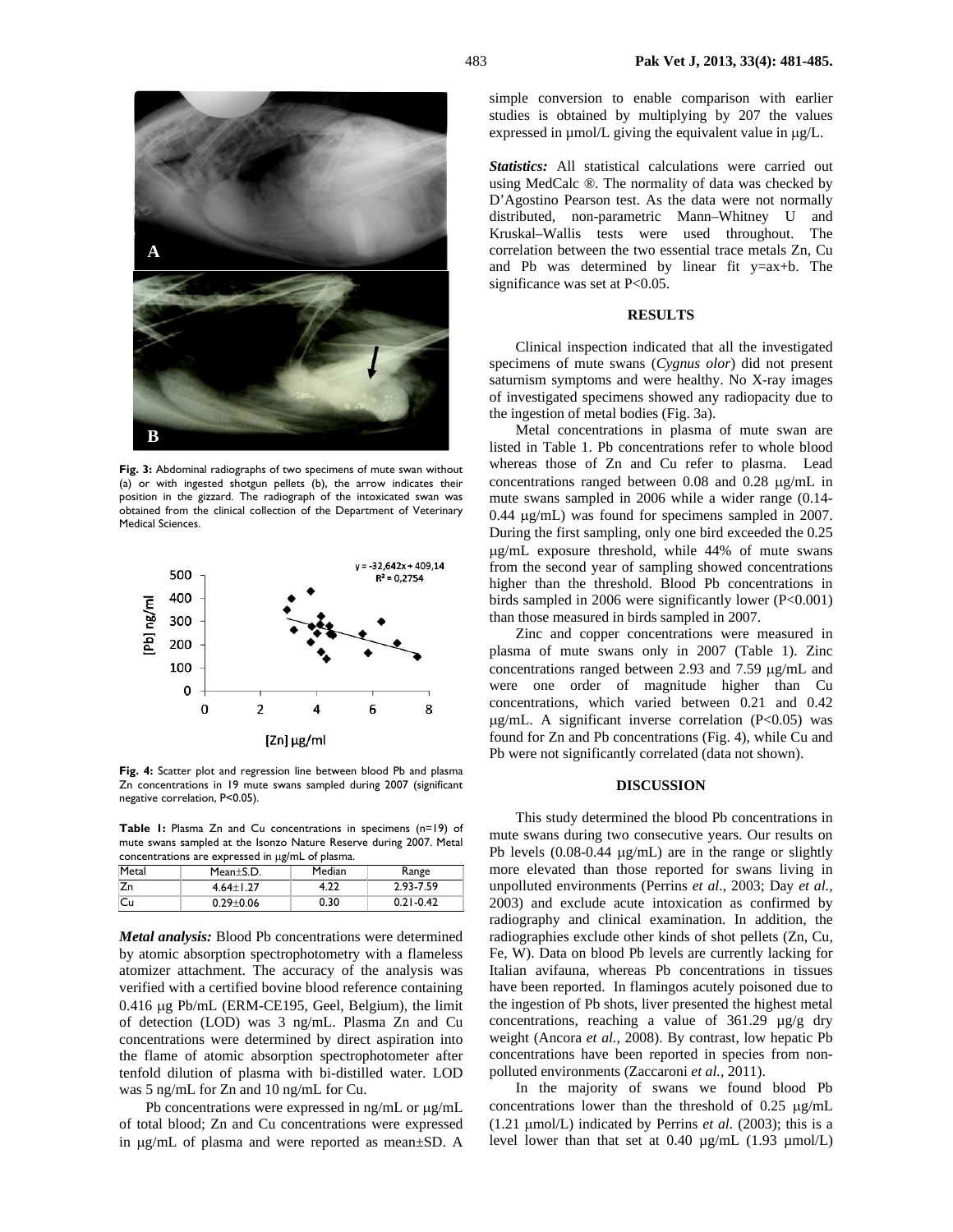used by past workers (Sears and Hunt, 1991). In Eurasian eagle owl (*Bubo bubo*) adverse Pb effects based on ALAD inhibition may occur when metal levels are present at 0.15 µg/mL (Gomez-Ramirez *et al.,* 2011). On the other hand, according to Buekers *et al.* (2009) the association between blood Pb concentration and systemic toxicity was set at a higher level for birds  $(0.71 \text{ µg/mL})$  with respect to mammals (0.18  $\mu$ g/mL). A recent study in mice reported that low levels of Pb exposure alter normal gene expression in peripheral blood cells, indicating that probably there is no safe level of Pb exposure (LaBreche *et al.,* 2011).

The Pb concentrations exceeding the threshold limit found in some specimens in our study could be related to a previous ingestion of Pb shotgun pellets and their subsequent digestion or elimination through the feces. However, elevated Pb levels may be related to sources of exposure other than shot ingestion, such as the dietary intake of Pb rich feed or contaminated sediments. Specimens of young mute swans from Chesapeake Bay, USA fed a commercial diet had a mean of 0.19±0.008 µg/g blood Pb. When a diet containing Pb-contaminated sediments was used, blood Pb concentrations rose to 3.2±0.76 µg/g (Day *et al.,* 2003).

A wide range of blood Pb concentrations has been reported in different species of swans. Perrins *et al.* (2003) reported values ranging from a minimum of 0.02 µg/mL in UK mute swans from sites thought likely to be "clean" to a maximum of 30 µg/ml in birds from Pb-polluted areas. A value as high as 57.21 µmol/L (11.8 µg/mL) was reported in a mute swan with severe Pb poisoning (Cousquer *et al.,* 2006); the bird was rescued by a specific treatment with EDTA and antibiotic therapy. According to Ochiai *et al.* (1992) and Nakade *et al.* (2005) whooper and tundra swans with ingested Pb pellet in Japan had Pb blood concentrations between 3.0-6.3 µg/mL and 2.5-6.7 µg/g respectively. In Nakade *et al.*'s study (2005) five whooper swans died due to the severity of intoxication, while only one bird with a level of 2.9 µg/g survived; after a clinical treatment with CaEDTA and activated charcoal for 64 days blood Pb concentrations decreased to 0.09 µg/g.

The radiographic investigation did not disclose any metal body and the comparison with a positive case of a mute swan (Figure 3b) confirmed the reliability of the analysis of Pb blood levels. On the other hand, clinical diagnosis of Pb poisoning is not always correlated with high blood levels of Pb, and the lack of radiodense pellets does not rule out Pb toxicosis (Routh, 2000). Due to the relatively short half-life of Pb in blood (13 days in pigeons), blood is often used as a source of biomarkers for recent Pb exposure (Buekers *et al.,* 2009). Pellet degradation took approximately 30 days in mallards (*Anas plathyrhynchos*) experimentally intoxicated and a Pb peak was observed in blood between 10 and 20 days (Rodriguez *et al.,* 2010).

We exclude changes in environmental Pb contamination of Isonzo Nature Reserve as a cause of the higher blood Pb concentrations measured in swans during 2007 compared to 2006. In this respect, we cannot rule out that the main cause is due to the wintering location of sampled specimens, because 50% of them come from different areas of Europe and their frequencies change

over the years, as evidenced by the identification of neck ringed specimens.

During the second year we also measured Zn and Cu concentrations in the plasma; Zn levels were one order of magnitude higher than those of Cu, reflecting the widespread presence of this essential element in biological systems. Data on essential trace elements in plasma/serum of swans are lacking, with the exception of Zn (11.2  $\mu$ g/mL) and Cu (0.17  $\mu$ g/mL) reported for one specimen of trumpeter swan (*Cygnus buccinator*) intoxicated by Zn (Carpenter *et al.,* 2004).

A significant negative correlation was found between blood Pb and plasma Zn concentrations in mute swans, even though Zn concentrations are closely regulated due to an efficient molecular strategy of homeostasis based on a fine regulation of transporters and the induction of metallothionein.

**Conclusion:** In conclusion, we exclude acute Pb intoxication even if the negative correlation observed between Pb and Zn concentrations could be indicative of chronic environmental exposure to low doses of the toxic metal. Accordingly, a preliminary investigation in humans demonstrated that children with higher Pb blood levels had significantly lower concentrations of plasma Zn consistent with cognitive deficiency (Hubbs-Tait *et al.,* 2007). Altered behavior due to chronic Pb exposure cannot be excluded in birds and could have a dramatic impact on flocks of migrating birds.

**Acknowledgement:** Thanks to the people that made this work possible when catching live birds: Silvano Candotto, Matteo De Luca, Doriano Mattellone, Nicoletta Perco, Matteo Skodler and Nicola Ventolini. Thanks also to Enrico Benussi and Chiara Calligaris. The present study was financed by a grant from Ricerca Fondamentale Orientata from the University of Bologna.

### **REFERENCES**

- Ancora S, N Bianchi, C Leonzio and A Renzoni, 2008. Heavy metals in flamingos (*Phoenicopterus ruber*) from Italian wetlands: the problem of ingestion of lead shot. Environ Res, 107: 229-236.
- Andreani G, M Santoro, S Cottignoli, M Fabbri, E Carpenè and G Isani, 2008. Metal distribution and metallothionein in loggerhead (*Caretta caretta*) and green (*Chelonia mydas*) sea turtles. Sci Total Environ, 390: 287-294.
- Buekers J, ES Redeker and E Smolders, 2009. Lead toxicity to wildlife: derivation of a critical blood concentration for wildlife monitoring based on literature data. Sci Total Environ, 407: 3431-3438.
- Carpenè E, R Serra and G Isani, 1995. Heavy metals in some species of waterfowl in northern Italy. J Wildlife Dis, 31: 49-56.
- Carpenè E, G Andreani, M Monari, G Castellani and G Isani, 2006. Distribution of Cd, Zn, Cu and Fe among selected tissues of the earthworm (*Allolobophora caliginosa*) and Eurasian woodcock (*Scolopax rusticola*). Sci Tot Environ, 363: 126-135.
- Carpenter JW, GA Andrews and WN Beyer, 2004. Zinc toxicosis in a free flying trumpeter swan (*Cygnus buccinator*). J Wildlife Dis, 40: 769-774.
- Cousquer GO, 2006. Severe lead poisoning and an abdominal foreign body in a mute swan (*Cygnus olor*). Vet Clin North Am Exot Anim Pract, 9: 503-510.
- Day DD, WN Beyer, DJ Hoffmann, A Morton, L Sileo, DJ Audet and MA Ottinger, 2003. Toxicity of lead-contaminated sediment to mute swans. Arch Environ Contam Toxicol, 44: 510-522.
- Gomez-Ramirez P, E Martinez-Lopez, P Maria-Mojica, M Leon-Ortega and AJ Garcia-Fernandez, 2011. Blood levels and δ-ALAD